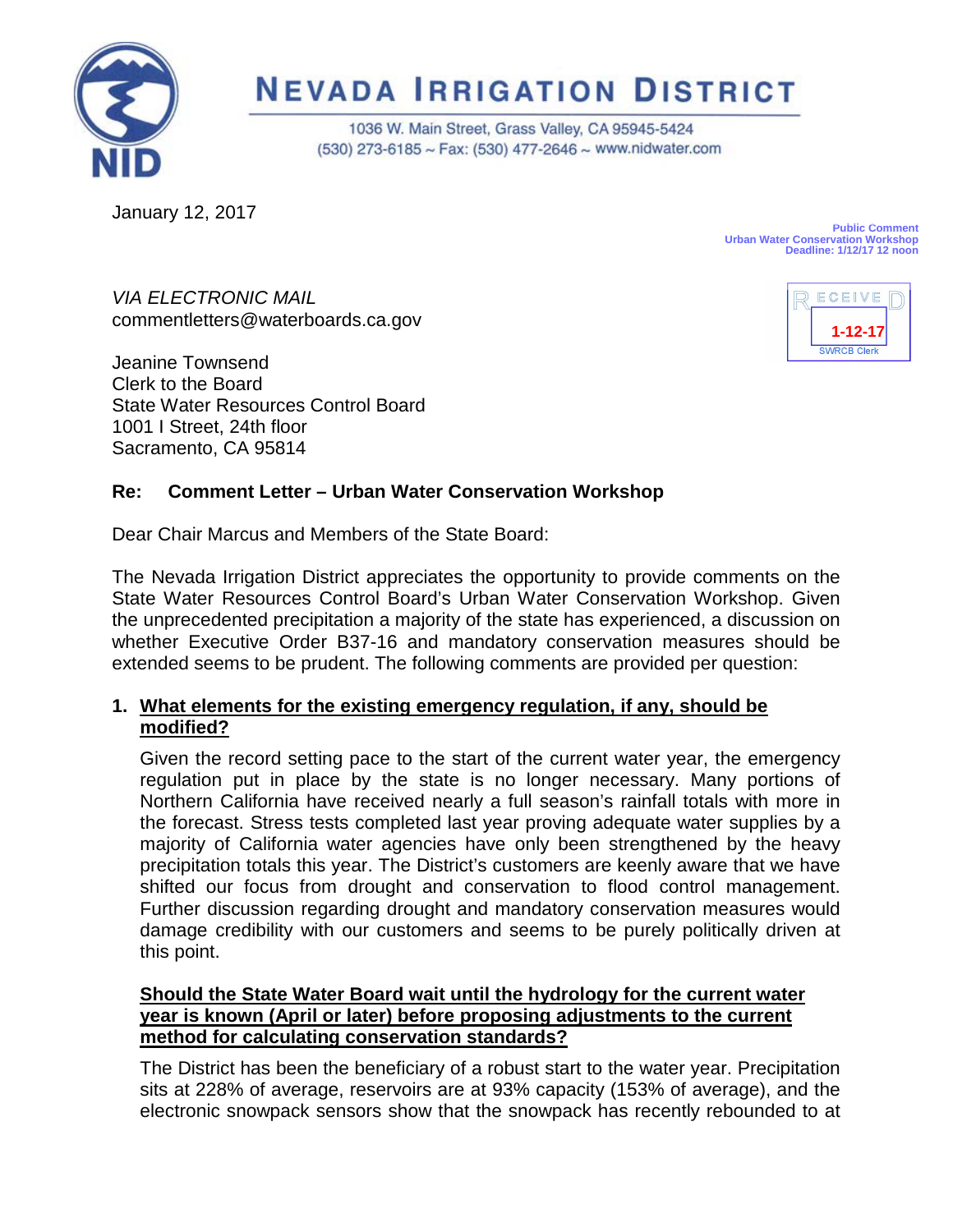Jeanine Townsend, Clerk to the Board State Water Resources Control Board Re: Comment Letter – Urban Water Conservation Workshop January 12, 2017 Page 2 of 3

least average levels. Given that the District has received a nearly average year's precipitation total, waiting for late season hydrology is not necessary. With full reservoirs, the region no longer has the capacity to add to its water storage totals. Any additional precipitation will be sent into the already maxed river system and eventually to the ocean. Waiting until later in the water year will not provide any additional benefit to Northern California as our reservoirs will remain full.

#### **Should the State Water Board allow suppliers to update or modify their conservation standard calculations (and if so, how)?**

Conservation standards are no longer need in our region. A majority of agencies have demonstrated through last year's stress test that they had sufficient storage and supplies to adequately supply our customers over the next three years. The precipitation received to date only bolsters the stress test results and essentially extends the time frame in which adequate waters supplies will be available.

#### **2. Should the State Water Board account for regional differences in snowpack, precipitation, and lingering drought impacts differently than under the current emergency regulation, if so, how?**

Local conditions and control should be given a priority in all aspects of the regulation if extended. Given that major portions of the state are no longer hydrologically in drought, the State Water Board must relinquish its control and acknowledge the "wet" conditions and return to its more appropriate role as a water rights and water quality regulator.

#### **3. Executive Order B37-16 requires the Board to develop a proposal to achieve a mandatory reduction in potable water use that builds off the mandatory 25 percent reduction in previous Executive Orders and lessons learned through 2016. The Board, however, is not required to act on this proposal. Should the Board act now, or later if conditions warrant, to a conservation standard structure like the one the Board adopted in February 2016 to achieve a mandatory reduction in water use?**

The exceptional drought period has passed. The need for additional mandatory reductions is no longer needed. The State should utilize this reprieve from drought to support the local development of future conservation measures that allow for the utilization of drought resilient local supplies that have been developed through extensive investments by the local users, encourage conservation at the local level, and are not a challenge to water right laws.

The State Water Board continues to focus on ways to mandate conservation through punitive and mandatory measures. However, NID would like to point out that even without mandatory regulations, Districts customers conserved 26% in 2016 (as compared to 2013). It appears that conservation as a new way of life has taken hold.